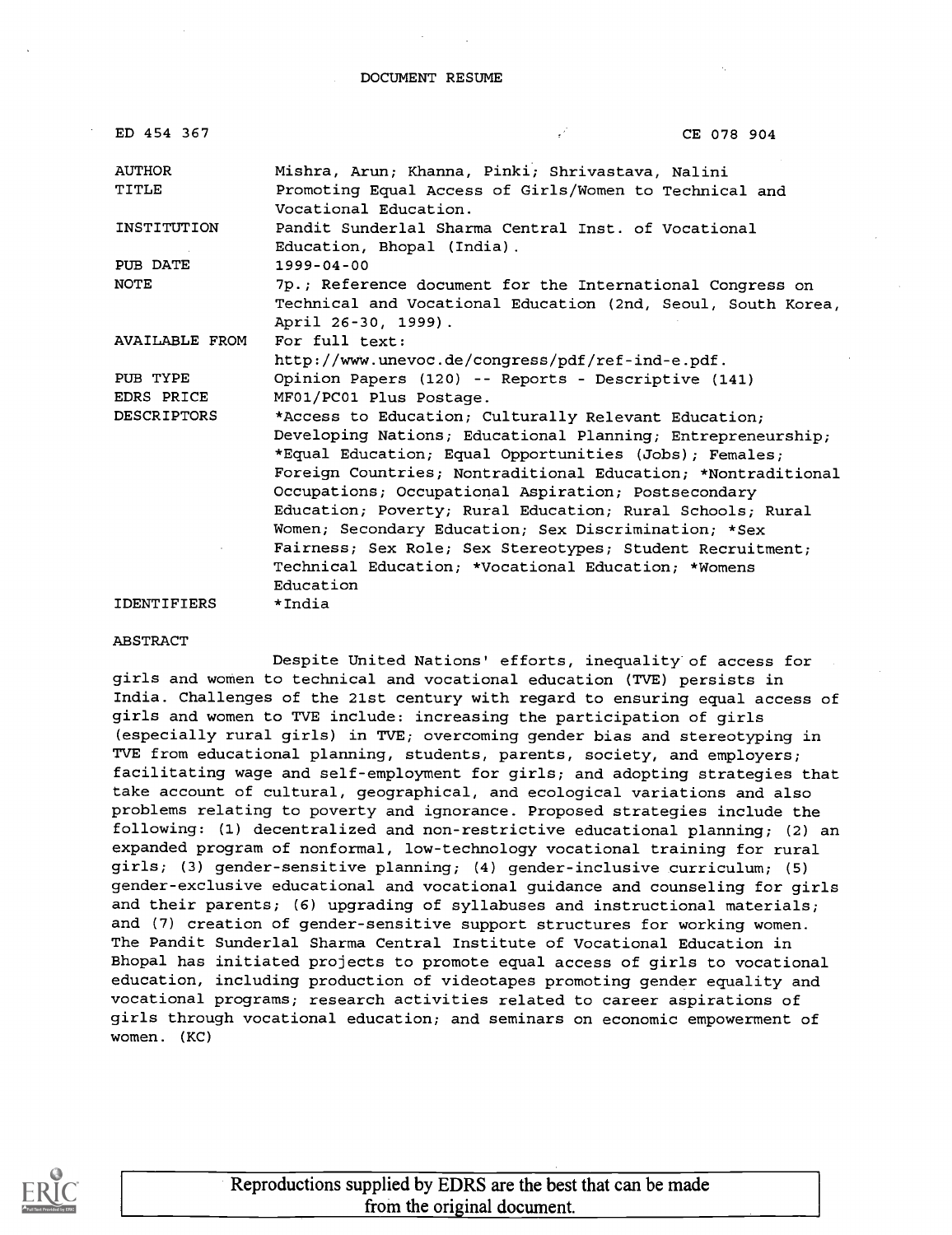PERMISSION TO REPRODUCE AND DISSEMINATE THIS MATERIAL HAS BEEN GRANTED BY



TO THE EDUCATIONAL RESOURCES INFORMATION CENTER (ERIC) 1

ED 454 367

Promoting Equal Access of Girls/Women to Technical and Vocational Education

U.S. DEPARTMENT OF EDUCATION Office of Educational Research and Improvement EDUCATIONAL RESOURCES INFORMATION CENTER (ERIC) This document has been reproduced as received from the person or organization originating it. Minor changes have been made to improve reproduction quality.

Points of view or opinions stated in this document do not necessarily represent official OERI position or policy.

Arun Mishra, Pinki Khanna, Nalini Shrivastava

Pandit Sunderlal Sharma Central Institute of Vocational Education (PSSCIVE) 131, Zone-II, M.P. Nagar Bhopal- 462 011 India

UNESCO's policy to promote the equal access of girls 'and women to technical and vocational education is based on the Organization's normative instruments: the Revised Recommendation concerning Technical and Vocational Education (1974) and the Convention on Technical and Vocational Education (1989). As these instruments indicate, the continued persistence of inequality in this field calls for specific action in respect of girls and women taking into account their particular needs and the obstacles to be overcome.

## CHALLENGES OF TVE FOR GIRLS IN 21<sup>ST</sup> CENTURY

The 21st Century would see a highly technological world in which the ever-advancing technologies will overwhelm our lives and workplaces. Even the traditional agrarian and rural sectors of developing countries will not be untouched by these changes where production techniques and services will acquire a degree of automation. At the same time the early part of the next millenium would, in all probability, see a sharp transition from low tech to high tech practices in production, services and in homes. A mix of the two may be experienced for some years to come, particularly in developing societies. The 21st century will also see equal participation of both the sexes in all walks of life. To expedite this process, conscious efforts on the part of present decision-makers would be highly necessary. The new developmental scenario of ecological sustainability would also have to be addressed. The trend of globalization of the world economy is expected to manifest itself fully in the very near future. The effect of changes in one country would be felt throughout the world and no country will remain isolated from others. The upheavals in the South East Asian economy, for instance, would send chills down the spine of Wall Street. The world would be an increasingly competitive market place where superior skilled human resource and technology would provide an edge to the competing nations. These in effect would set the parameters for the quality of TVE for all, and increasing participation of women alongside men, on a level playing field. While working women's continuing education and skill upgradation has to be high on the agenda, the secondary education as a step in life long learning may be seen as holding the key to the future challenges.

Secondary education having preparatory as well as terminal functions, is a critical stage for the future development of girls. It is largely accepted that TVE can equip women for the job market or self-employment, thereby increasing their self-reliance and self-confidence besides inculcating in them the capacity to take vital decisions about themselves and society at large. The major challenges that we face in the near future as regards ensuring equal access of girls and women to technical vocational education are:  $\hat{y}$  .

078904

Increasing Participation of Girls, specially rural girls in TVE

 $\mathcal{L}_{\mathbf{A}}^{\mathbf{A}}$  .

BEST COPY AVAILABLE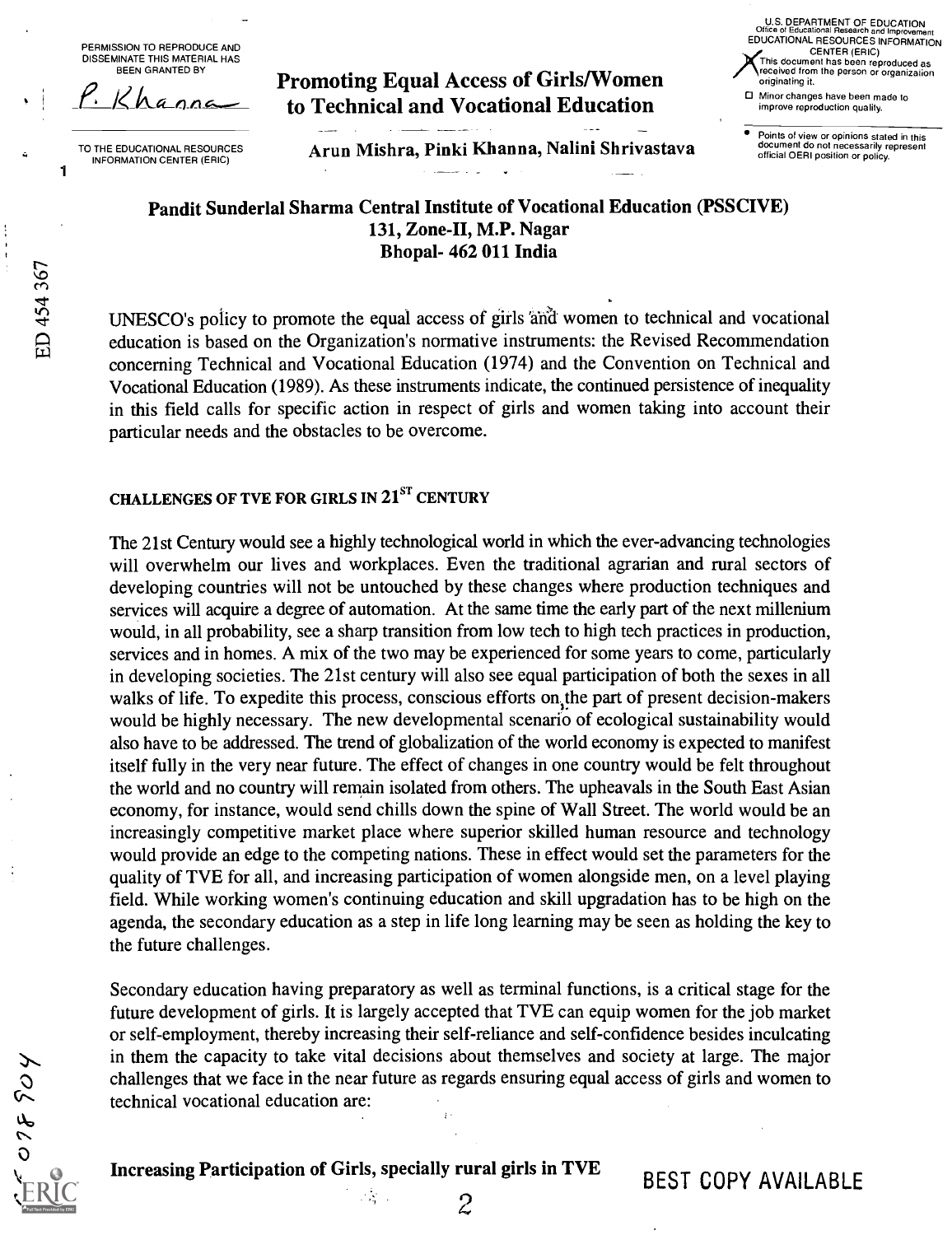Presently, secondary education is available to a much smaller percentage of girls as compared to boys in most of the developing countries. This automatically reflects the percentage or absolute number of girls in the TVE system. In order for TVE to be really effective at the secondary stage and beyond, the girls must complete the primary cycle.

Also, forced by various socio-economic factors and practices, girls, specifically rural girls are busy during most part of the day either working to earn or caring for younger siblings. This results in a pathetically low enrolment of rural girls in school. Withdrawal of girls at puberty, early marriage, school location, physical facilities and hours of instruction have been identified as barriers to girls' education at secondary level in South Asia.

In many developing countries, although there is a marked improvement in the women's status and role as a whole, gender disparities are still evident in the participation of females in TVE. Even in developed countries, despite several initiatives in the economic sector, it is disheartening to note that a very small percentage of employed females are in the Technical and Vocational fields. In many countries the participation rate is higher in primary and tertiary (mostly agriculture and services) sectors than in the secondary sector of industrial production.

Speaking specifically for TVE, countries like Mexico, Korea, Sweden, Turkey & Zambia have both legislation and national policies that provide for equal access to TVE for girls and women.

## Removing the Gender Bias in TVE from Educational Planning, Parents, Society and Employers

Parental conservatism and apathy to any kind of job oriented education for girls often restricts their access to education in general and TVE in particular. Vocational education is still thought to be suitable only for boys, the ultimate "bread winners"- the role of girls being largely confined to home making and child rearing. If girls do opt for vocational courses, more often than not, conditioned by the structure created by the society, they choose fields traditionally stereotyped as suitable for females.

A gender stereotyping of vocational courses exists in schools since many countries even today adopt a restrictive policy in providing vocational courses to girls. As a common practice, only softer courses such as tailoring, dressmaking, cooking etc. are accessible to girls. Such discriminatory attitude forecloses all options for girls and prevents them from acquiring more modern technological and scientific skills.

It is also evident that a far smaller number of girls than boys opt for science and mathematics stream. This coupled with a relatively inferior quality of teaching of science and mathematics in most schools leads to weaknesses in these subjects. The lack of an adequate foundation in science and mathematics further circumscribes the girls' choices for courses requiring knowledge and application of science and technology.

The masculine image given to science and technology in the curriculum, text books and media and also irrelevance of curricular presentation in Science, Technology and Mathematics (STM) to girls views and experiences are often cited as constraints to access of STM education to girls in Africa and Caribbean. It has been observed that even in the countries where all types of courses are made available to girls, the number of girls opting for non-traditional courses is very low. Parental and societal bias regarding certain courses being suitable only for boys is the probable cause for this.

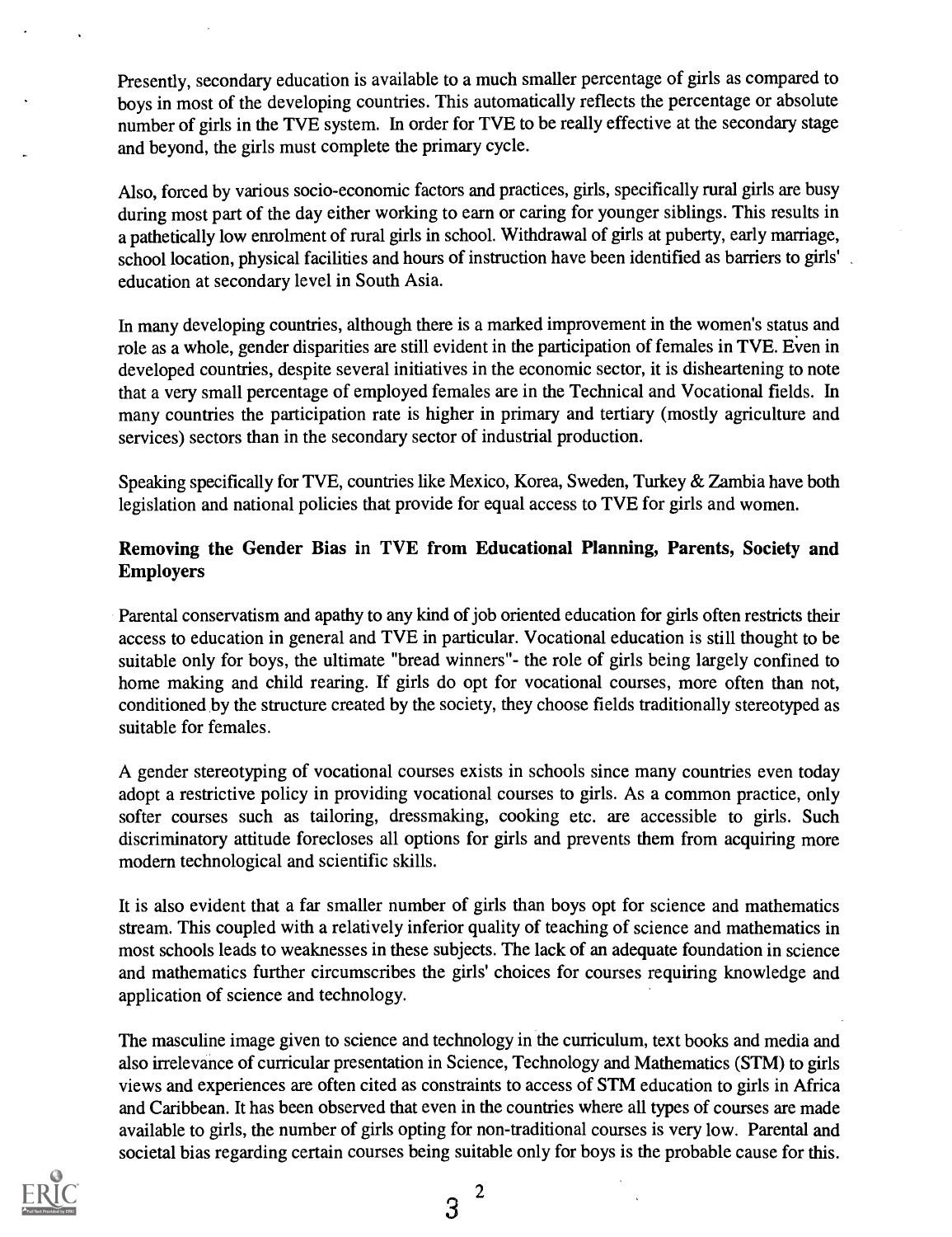This results in a large percentage of females enrolled in TVE being still in traditional femaleoriented trades. It is also noted that women's participation in technical jobs is considerably lower.

It is seen that most employers have rigid notions of gender-appropriateness and subtly discriminate against girls and even if the girls are employed, they are entrusted with jobs involving less skill and also paid far less than their male counterparts.

Discriminatory practices have been noted in hiring, wage and position level distribution in favour of males in most of the countries. It is sad to note that women, on an average, still earn little more than half of men's wages.

## Ensuring Positive Facilitation of both Wage- and Self-employment for Girls

There are limited employment opportunities for girls, especially in rural areas. It becomes necessary, therefore, that entrepreneurship is inculcated among girls in order to lead them to selfemployment.

Women also get easily displaced because of changing job skills. They are either pushed out or pushed down. There is therefore a need for continuous in-service training and upgradation of skills.

Social and sexual security at the place of study and work is a prerequisite to attracting greater numbers of girls. Ensuring a secure and congenial environment in schools and the workplace should therefore be one of the action points. The social conditioning of girls and parents is such that a self-venture for girls is often unthinkable. Girls are far too delicate and fragile for this! Adding insult to injury is the discriminatory nature of our financing and funding institutions and Government regulations. Girls are either not entitled to receiye financial aid or the procedural requirements are far too complicated. Girls cannot hold collateral to land or property and so cannot extend surety for the finance being sought. Even parents are reluctant to stand guarantee for them because of the impending departure of their daughters after marriage. Simpler procedures of inducting girls in self-employment should therefore be laid down and practised.

On the matter of providing employment opportunity protection for girls and women, several countries like India, Mexico, Republic of Korea, Spain, Sweden, Turkey and UAE have legislation as well as national policies. South Africa is developing legislation and national policies to provide employment opportunity protection for girls and women.

### RECOMMENDATIONS TOWARDS FUTURE STRATEGIES

In order to promote equal access of girls and women in TVE, it is imperative that policy and programme interventions should give primacy to needs-based vocational education to girls and women in non-traditional occupations. The strategies to be adopted for effecting this have to keep in view the cultural, geographical and ecological variations as also the problems relating to poverty and ignorance. At the same time it is also important that TVE addresses the current unemployment and low economic potential of women in the context of low-tech skills of the developing world. Some of the proposed strategies are:

### Decentralized and Non restrictive Educational Planning

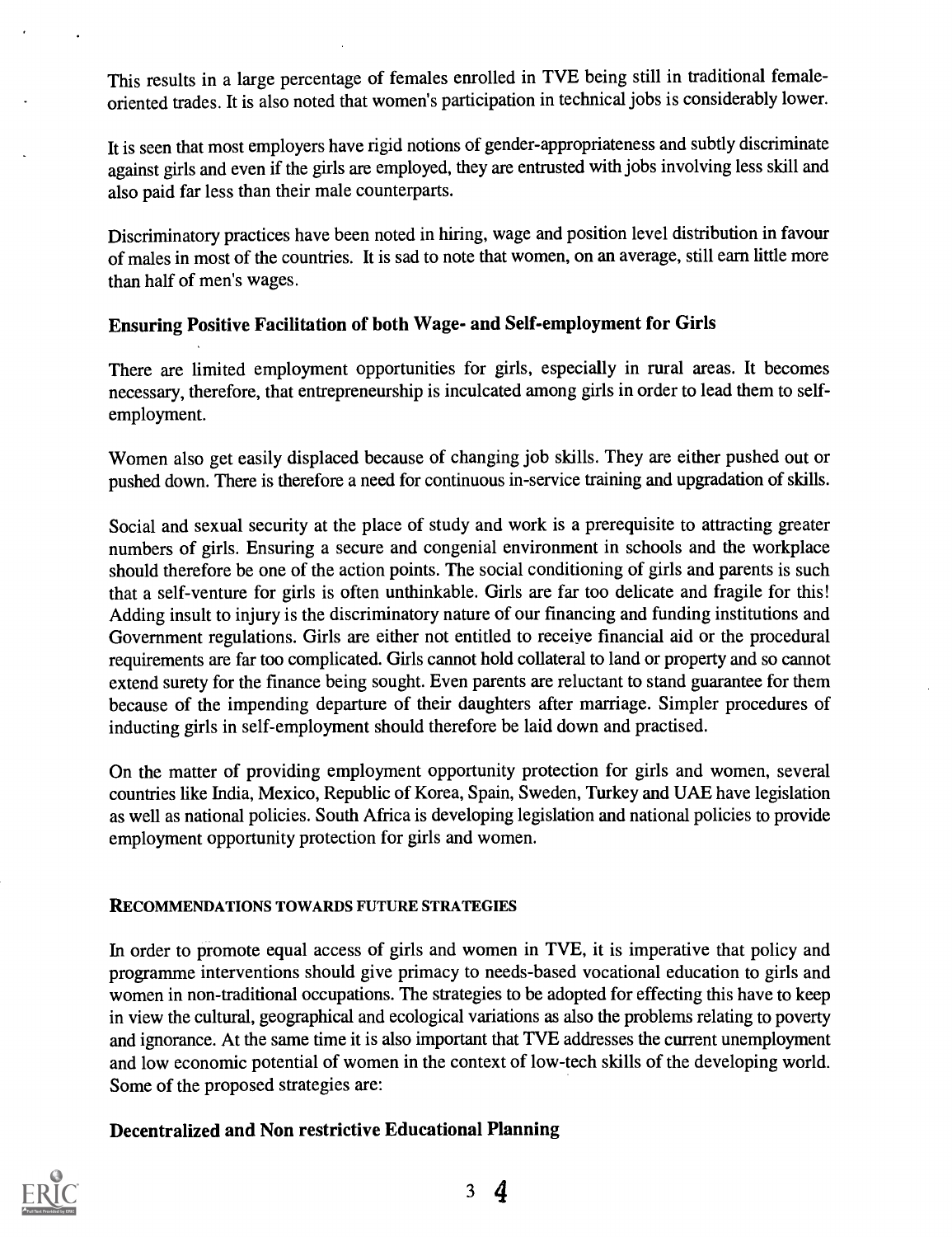The cultural and geographical variations across any country call for decentralisation of educational planning keeping in view the socio-cultural and economic parameters of the area. The vocational and occupational components have to be designed in accordance with the availability of resources and job opportunities in the region. NGOs and women's' groups active in the area should be involved in the task. A totally non-restrictive policy in TVE should be adopted. As a matter of policy, all TVE courses should be made available to girls and boys on an equal basis. Also, elimination of illiteracy, universalisation of elementary education and minimization of the dropout rate in the age group of 6 to 14 would draw many more students to secondary and post secondary levels. This would demand a much-expanded system.

### Expanded Programme of Non-formal, Low-Tech Vocational Training for Rural Girls

A very formal, rigid system of education prevailing in several other countries restricts the participation of rural girls. A more flexible delivery system, such as non-formal and open learning should be put in place or expanded. Flexibility of school timings according to the suitability to local living pattern would encourage a greater number of rural girls to participate. Practical subjects like animal husbandry, cattle care, soil conservation, agriculture, social forestry, food preservation, etc. may be added to courses offered in rural areas. In a bid to keep abreast with the global technological advancements and demands thereof, one should not forget that rural areas may not at the moment be conducive to courses suitable to the industrial world. It would be wise to design both high-tech and low-tech courses depending on their relevance. This is especially true for developing countries and the agrarian economies of Asia, Africa and Latin America.

## Gender Sensitive Planning, Gender Inclusive Curricula and Gender Neutral Educational and Vocational Guidance and Counselling Services for Girls and Their Parents

Strengthening science and mathematics teaching in all girls' schools along with overcoming the shortage of science and mathematics teachers would go a long way to equipping them with academic competence to take up TVE. Participation of girls in non-traditional courses must be ensured. Efforts in this direction would include provision of adequate hostel facilities, employment of female teachers in girls' schools especially in rural and semi-urban areas, adoption of a non-restrictive policy in offering technical vocational courses, provision of incentives, etc. Many girls and also their parents are largely unaware of the various TVE courses, their relevance to life, the job opportunities, their employability potential, ways and means for setting up a selfventure etc. Having access to guidance and counselling services would convince them about the importance of TVE and would alleviate misgivings regarding the future prospects. All educational planning must be sensitive to both genders without any prejudice. Unless the sensitivity towards girls and their issues reflects in the planning, the implementation of TVE is bound to be all the more tilted away from them. The curriculum should also exhibit respect and concern for girls, their specific aptitudes, capabilities, constraints etc.

Periodic Upgradation of Syllabi and Instructional Materials

In order to serve the rapidly changing needs and demands of the area and employment scenario in developing countries, it is imperative that our syllabi and instructional materials continue to be relevant to the present day context and also have some element of future requirements incorporated in them. For this they should be periodically upgraded.

## Creating a Gender Sensitive Support Structure for Working Women

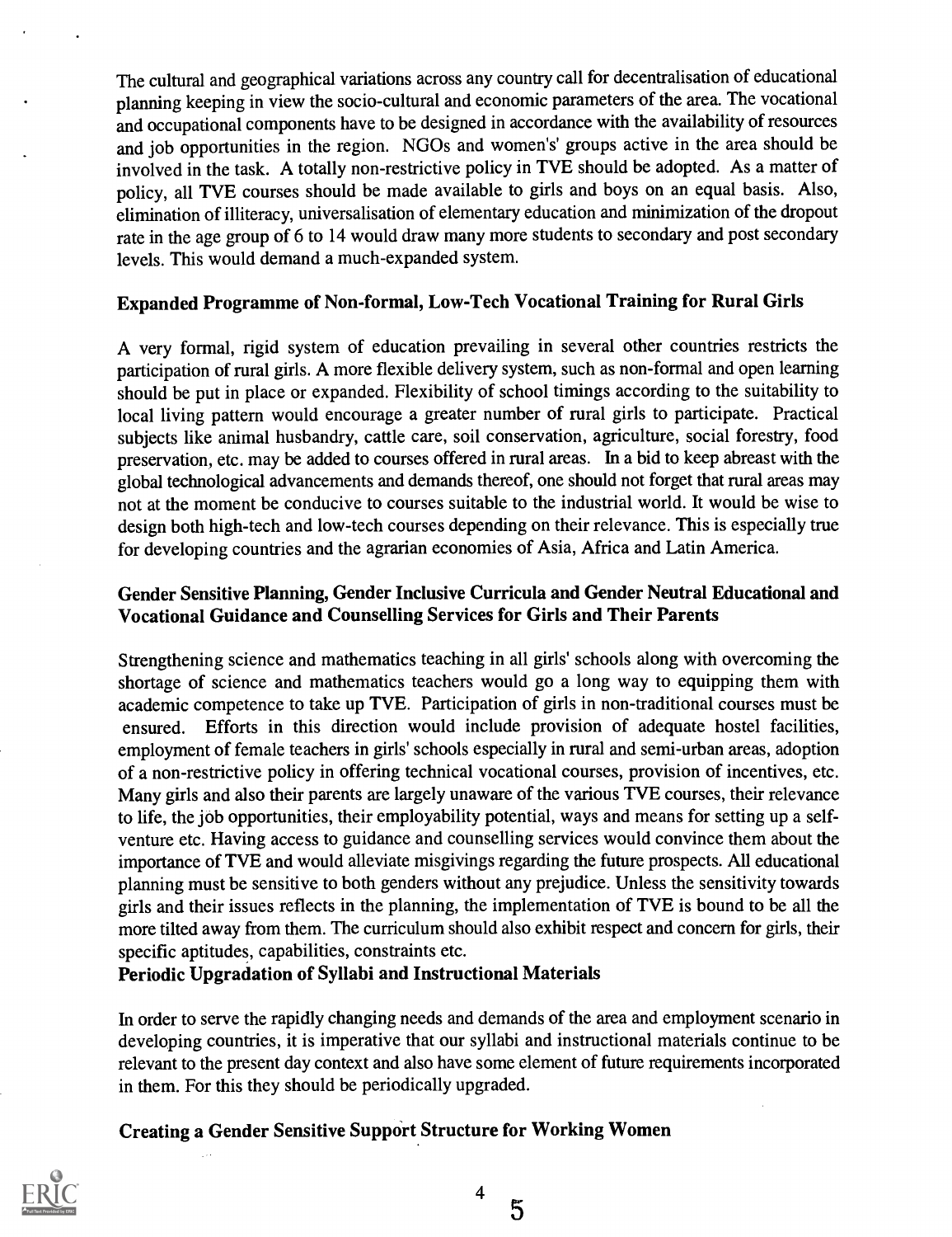Services of the mass media may be utilised for public awareness about the importance of bringing women in the mainstream of life and economy. Success stories of women engaged in work: self or wage should be publicised. This would lend credence to the potentialities of women and accord greater acceptance of their contribution to the nation's work force. Provision of support to working women in the area of domestic services and childcare in particular would enable them to give their best to the system since their duties of home making and child rearing are of prime concern not only to them but also to the society as a whole.

In order to increase participation and retention of girls in the job market, it is imperative that employers are sensitive to the female gender. A sense of concern along with an attitude of respect and non discrimination towards girls would give a joyful work place, a place full of confidence, trust, mutual respect and benefit to all concerned. The performance and contribution of girls would soar to new heights in a conducive work environment which would help not only the employer but also the society and nation as a whole.

Strict and honest enforcement of social and labour legislation must be effected so as to ensure basic employment benefits to women. Unless the policy of 'equal work equal pay' is followed in letter and spirit, the work scenario will continue to discourage women in joining the workforce.

#### A SUMMARY OF INNOVATIVE EXPERIENCES GAINED BY PSSCIVE

The Pandit Sunderlal Sharma Central Institute of Vocational Education (PSSCIVE), Bhopal, India initiated a number of projects to promote equal access of girls to vocational education. These include production of video films, which promote gender equality. The films are titled "Vocational Education - The Steps Forward", "Quest for Career", "Foundation for Vocational Education" and "Horticulture - A Challenging Career Option".

In all the films, considerable footage has been devoted to encourage girls to view themselves as career persons and attempts have been made to downplay gender bias. Interviews with successful women entrepreneurs have been shown to create new role models. Self-ventures of vocational graduates have been shown to instil confidence among the younger girls.

The PSSCIVE has also produced six video snippets, which are advertisement films on various themes of vocational education. Women empowerment is the concept carefully interwoven in the themes of these films. Attention has also been paid to the fact that motivating the students was not enough, their elders' i.e., parents and in-laws should also be sensitised. The scripts addressed these target groups also.

A project is also in progress to develop print intervention materials for students, with special focus on girls to encourage increased participation in TVE. The societal perception in India, and also in most developing countries, about girls has not changed appreciably. Marriage is a priority and is favoured by society over career and economic empowerment. Girls' education is also mostly viewed not as a means to make them empowered but to groom them better for the market of marriage. It was, therefore, realized that carefully designed programmes should be taken up to intervene against this attitudinal discrimination. Two types of print materials are being developed - motivational and informative. The target group covers society as a whole, specific address is made to parents to sensitise them to view girls as career persons. Deliberate attempts have been made to remove gender bias in courses for girls.



5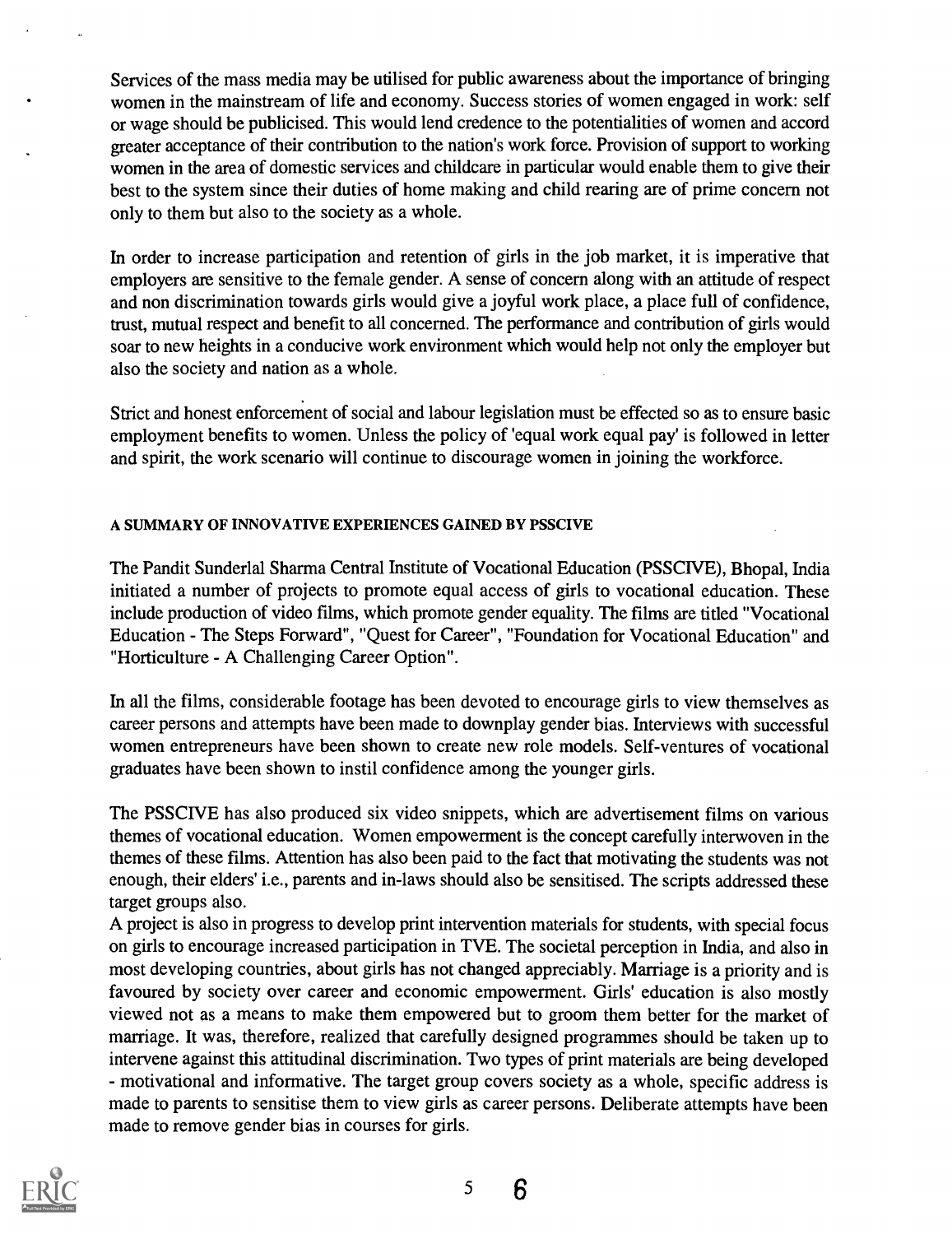The Institute has also initiated a number of research activities such as "Career aspirations of girls in urban and rural societies vis-à-vis vocational education". The PSSCIVE is making efforts to develop linkages with the industry sector. To start with, a programme of developing networking with the end users was taken up in Gujarat State of India, wherein, industry and bank representatives were taken to schools offering 'Food Preservation and Processing'. The visiting representatives were often surprised by the confidence level of girls and agreed to employ them. Thus a beginning in developing an element of faith was made.

Women's equality and empowerment has been given a high priority in PSSCIVE publications. The PSSCIVE organised a National Seminar in 1997 on "Economic Empowerment of Women through Vocational Education" with a view to emphasizing the role of Vocational Education in women empowerment and to identify areas where women need to be empowered and the role of various agencies in promoting this cause. This seminar addressed various issues related to women empowerment and vocational education. Another National Seminar was organised recently on "Overcoming Constraints in Economic Empowerment of women". The main objective of this seminar was to frame ideas and recommendations as to how the barriers to Economic Empowerment could be reduced. Experts have suggested some very specific responsibilities which need to be taken up by various agencies like Government, Educational Institutions, NGOs, Department of Police, the Judiciary etc. in order to help girls and women in overcoming several barriers which they encounter during the process of their Economic Empowerment.

#### **SUMMARY**

Some of the major challenges that we face in the 21st century with regard to ensuring equal access of girls and women to TVE are:

- Increasing the participation of girls' especially rural girls in TVE, removing the gender bias in TVE from educational planning, parents, society and employers. Besides, facilitating employment for girls is also a major challenge.
- In order to be able to meet these challenges, it is imperative that specific strategies are adopted keeping in view the cultural, geographical and ecological variations as also problems relating to poverty and ignorance. Some of the proposed strategies are:
- Decentralised and non-respective educational planning, expanded programme of non formal, low-tech vocational training for rural girls, gender sensitive planning, gender inclusive curriculum and gender exclusive educational and vocational guidance and counselling services for girls and their parents, periodic upgradation of syllabi and instructional materials and creation of gender sensitive support structure for working women.

The Pandit Sunderlal Sharma Central Institute of Vocational Education (PSSCIVE), Bhopal has initiated some projects to promote equal access of girls to vocational education. These include production of video films and video snippets for promotion of gender equality and popularisation of vocational programmes. Through these films an attempt is made to sensitize people about the need to encourage access of girls and women to TVE. The Institute is also engaged in research activities related to career aspirations of girls vis-a-vis vocational education. The role of vocational education in effecting economic empowerment of women is also addressed by the Institute through national seminars and meetings.

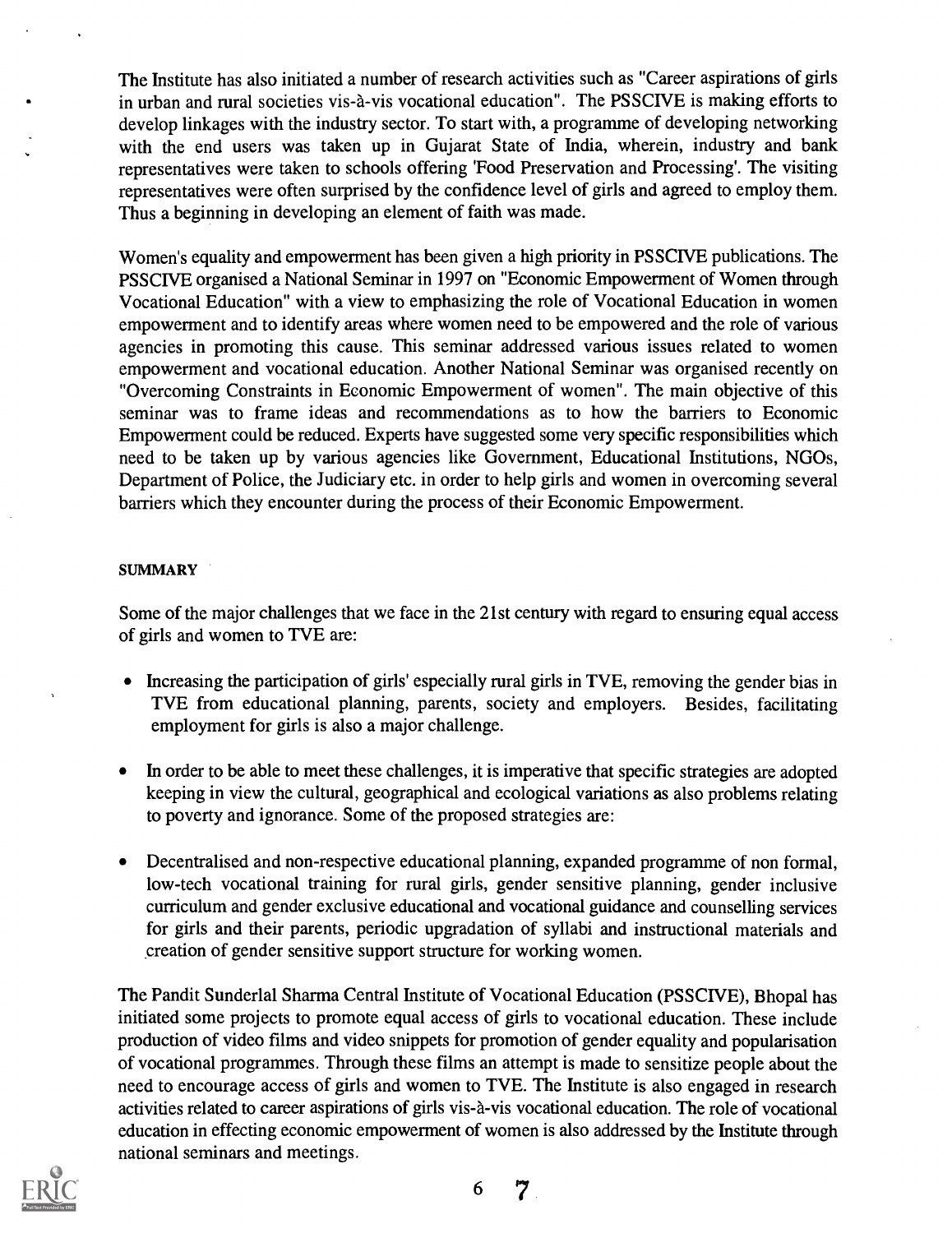

**U.S. Department of Education** 

Office of Educational Research and Improvement (OERI) National Library of Education (NLE) Educational Resources Information Center (ERIC)



## **REPRODUCTION RELEASE**

(Specific Document)

## I. DOCUMENT IDENTIFICATION:

| Title: Promotion of the Equal Access of Girls and Women to Technical                                                                        |                |
|---------------------------------------------------------------------------------------------------------------------------------------------|----------------|
| Author(s): Asun Mishsa, Pinki Khanna & Nalini Shrivastava                                                                                   |                |
| Corporate Source: Pandit Sunderlal Sharma Central Instituté Publication Date:<br>of Vocational Education, NCERT, Bhopal, India Suptember 19 | September 1995 |
|                                                                                                                                             |                |

## **II. REPRODUCTION RELEASE:**

In order to disseminate as widely as possible timely and significant materials of interest to the educational community, documents announced in the monthly abstract journal of the ERIC system, Resources in Education (RIE), are usually made available to users in microfiche, reproduced paper copy, and electronic media, and sold through the ERIC Document Reproduction Service (EDRS). Credit is given to the source of each document, and, if reproduction release is granted, one of the following notices is affixed to the document.

If permission is granted to reproduce and disseminate the identified document, please CHECK ONE of the following three options and sign at the bottom of the page.